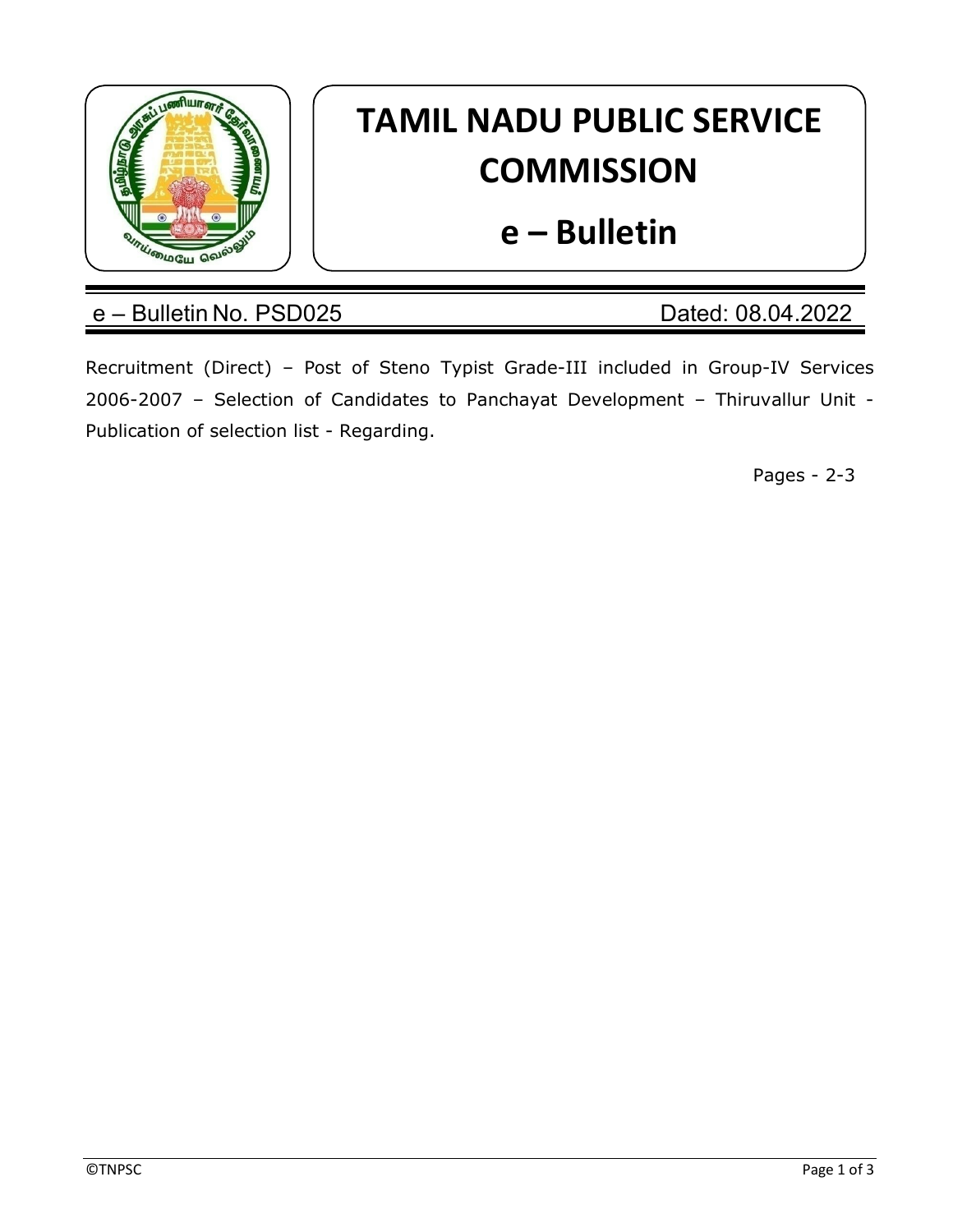## LIST OF CANDIDATES SELECTED PROVISIONALLY FOR APPOINTMENT BY DIRECT RECRUITMENT TO THE POST OF STENO TYPIST, GRADE-III IN THE TAMIL NADU MINISTERIAL SERVICE INCLUDED IN GROUP-IV SERVICES, 2006-2007

### ARRANGED IN THE ORDER IN WHICH APPOINTMENTS SHOULD BE MADE

| UNIT: PANCHAYAT DEVELOPMENT - THIRUVALLUR |                      |                             |                                       |                         |  |  |
|-------------------------------------------|----------------------|-----------------------------|---------------------------------------|-------------------------|--|--|
| SL.NO                                     | <b>TURN</b>          | ORDER OF<br><b>ROTATION</b> | NAME & ADDRESS OF<br>THE CANDIDATE    | D.O.B./<br>QUALFN.      |  |  |
| 1 <sup>51</sup> ROTATION                  |                      |                             |                                       |                         |  |  |
|                                           | 1 <sup>ST</sup> TURN | GT(G)                       | TMT/SELVI. VASANTHI.D $(\varnothing)$ | 07.06.1982              |  |  |
|                                           |                      | <b>BC-OBCM</b>              | NO.96/22, EAST STREET,                | <b>B.Sc. Chemistry</b>  |  |  |
|                                           |                      |                             | AYYANPETTAI POST,                     | $TW - English - Senior$ |  |  |
|                                           |                      |                             | KANCHIPURAM DT,                       | TW-Tamil - Senior       |  |  |
|                                           |                      |                             | PINCODE: 631 601                      | SH - English - Senior   |  |  |
|                                           |                      |                             |                                       | SH-Tamil - Senior       |  |  |

(@) BACKWARD CLASS CANDIDATE SELECTED AGAINST GENERAL TURN

NOTE: THE SELECTION IS PROVISIONAL SUBJECT TO THE RESULT OF THE W.P.S, RELATING TO THIS RECRUITMENT PENDING ON THE FILES OF THE HON'BLE HIGH COURT, MADRAS/MADURAI BENCH OF MADRAS HIGH COURT.

TAMIL NADU PUBLIC SERVICE COMMISSION SD/- R.LALVENA, I.A.S., CHENNAI – 600 002. CONTROLLER OF EXAMINATIONS/

 SECRETARY (i/c) DATED: 09.06.2009